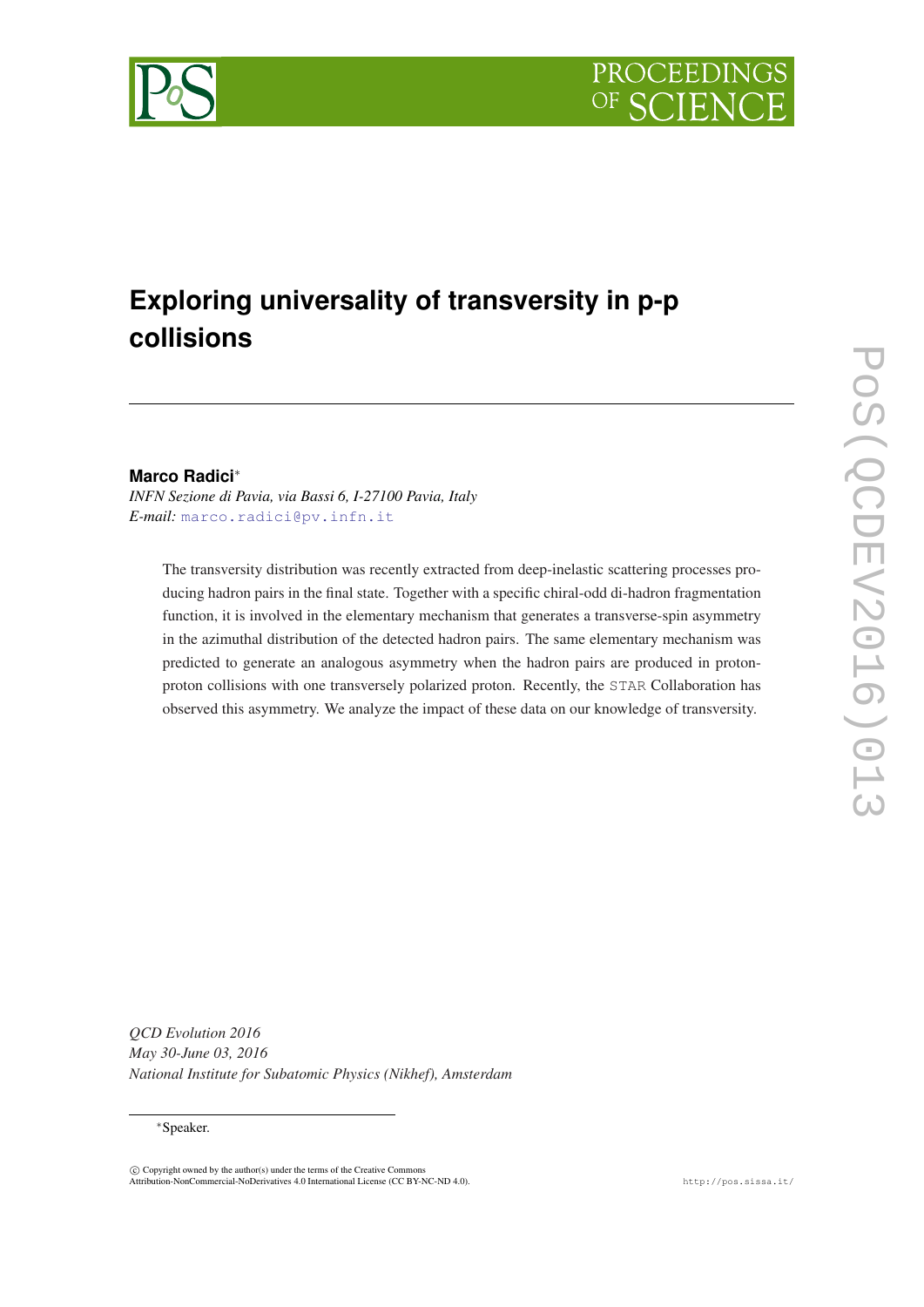### 1. Introduction

Parton distribution functions (PDFs) describe combinations of number densities of quarks and gluons in a fast-moving hadron. At leading twist, the quark structure of spin- $\frac{1}{2}$  hadrons is described by three PDFs: the unpolarized distribution *f*1, the longitudinal polarization (helicity) distribution  $g_1$ , and the transverse polarization (transversity) distribution  $h_1$ . From the phenomenological point of view, *h*<sup>1</sup> is the least known one because it is connected to QCD-suppressed processes where the parton helicity is flipped (*i.e.*, it is a chiral-odd function). Therefore, it can be measured only in processes with two hadrons in the initial state (e.g., proton-proton collision) or one hadron in the initial state and at least one hadron in the final state (e.g., semi-inclusive deep-inelastic scattering - SIDIS).

Being chiral-odd, transversity has very peculiar features. There is no gluon transversity in a spin- $\frac{1}{2}$  hadron like the nucleon. Hence, transversity scales with QCD evolution as a pure nonsinglet function. The knowledge of its first Mellin moment, the so-called nucleon tensor charge, can influence current searches for physics beyond the Standard Model (BSM). In fact, high-precision low-energy measurements of  $\beta$  –decays or rare meson decays can be connected to BSM effects generated at TeV scales through effective Lagrangians that describe new semi-leptonic transitions, involving four-fermion contact terms or scalar/pseudo-scalar/tensor/ $(V + A)$  interactions with operators up to dimension six (for a review, see Ref. [\[1\]](#page-9-0)). The scalar and tensor operators contribute linearly to  $\beta$  –decay through their interference with SM operators, therefore they are more easily detectable. The transition amplitude is proportional to the product of the BSM coupling and of the corresponding hadronic charge; for the tensor interaction, we indicate them with  $\varepsilon_T$  and  $g_T$ , respectively. The experimental measurements have reached nowadays a per-mil precision level, and will perform better in the near future [[1](#page-9-0)]. Therefore, it is important to determine the nucleon tensor charge *g<sup>T</sup>* with the largest possible precision in order to deduce reliable information on the unknown BSM coupling  $\varepsilon_T$  [\[2\]](#page-9-0).

Our phenomenological knowledge of transversity is rather limited. The Torino group extracted it for the first time by simultaneously fitting data on polarized single-hadron SIDIS and data on almost back-to-back emission of two hadrons in  $e^+e^-$  annihilations [\[3\]](#page-9-0). The main difficulty of such analysis lies in the factorization framework used to interpret the data, since it involves Transverse Momentum Dependent PDFs (TMDs). QCD evolution of TMDs must be included to analyze SIDIS and  $e^+e^-$  data obtained at very different scales. But the computation is involved and only recently an attempt to give a (not complete) description of these effects was released [[4](#page-9-0)].

Alternatively, transversity can be extracted in the standard framework of collinear factorization using data on SIDIS with two hadrons detected in the final state. The cross section for di-hadron SIDIS at leading twist contains a term which is proportional to the product of  $h_1$  and  $H_1^{\leq}$  $i_1^{\triangleleft}$ , a spe-cific chiral-odd Di-hadron Fragmentation Function (DiFF) [\[5,](#page-9-0) [6](#page-9-0), [7](#page-9-0)]. The same  $H_1^{\leq}$  $\int_1^4$  appears in the leading-twist cross section for semi-inclusive back-to-back emission of hadrons pairs in *e*<sup>+</sup>*e*<sup>−</sup> an-nihilations [[8](#page-9-0)]. The  $H_1^{\leq}$  was parametrized from the  $e^+e^-$  data of BELLE for production of  $(\pi^+\pi^-)$ pairs [[9](#page-9-0)]. The valence components  $h_1^{u_v}$  and  $h_1^{d_v}$  of transversity were subsequently extracted from the HERMES and COMPASS data for SIDIS production of  $(\pi^+\pi^-)$  pairs [\[10,](#page-9-0) [11](#page-9-0)]. Recently, the analysis was updated by enclosing the latest and more precise COMPASS data for a transversely polarized proton target [[12\]](#page-9-0).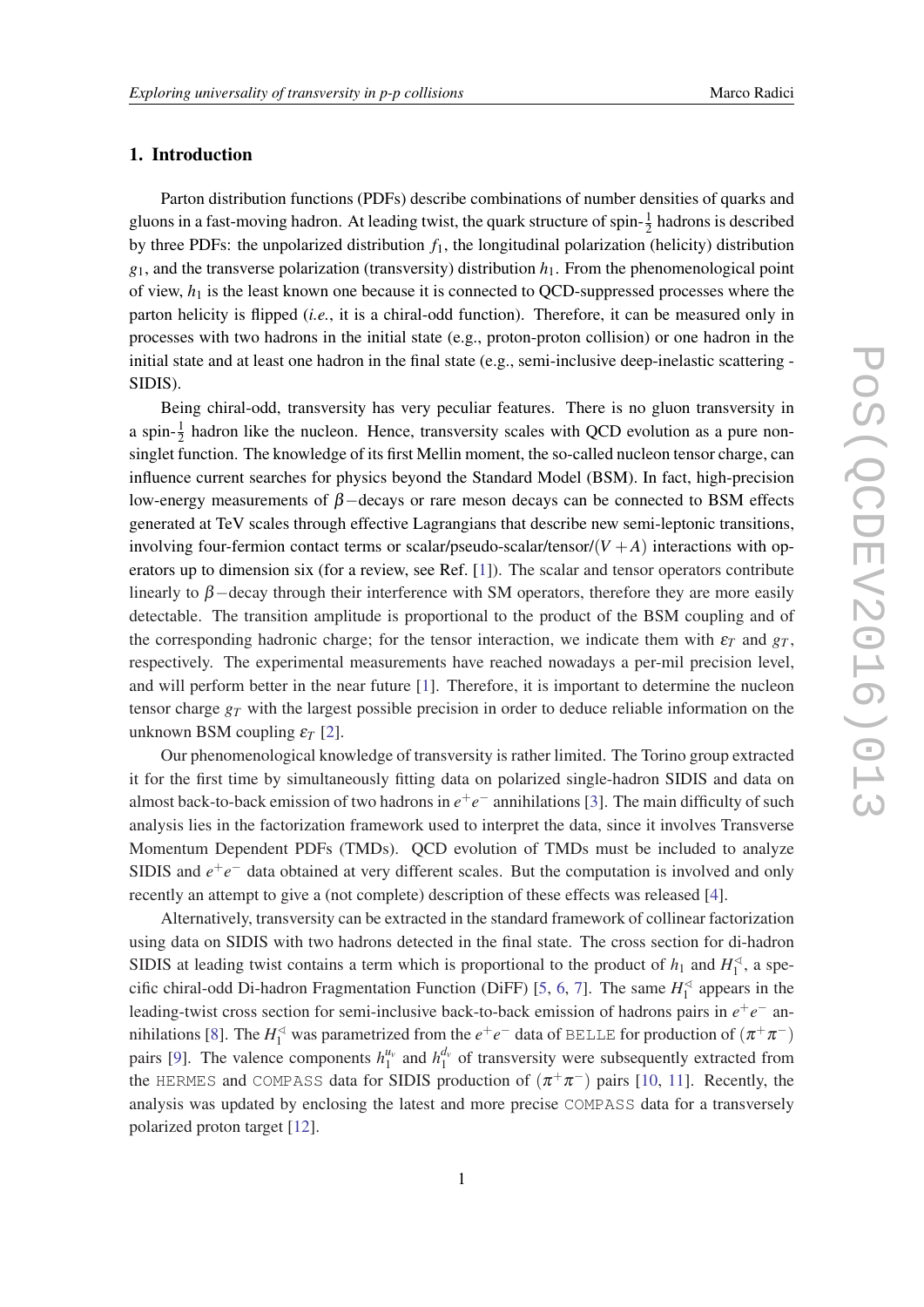<span id="page-2-0"></span>
$$
xh_1^{q_v}(x; Q_0^2) = \tanh\left[x^{1/2}\left(A_q + B_q x + C_q x^2 + D_q x^3\right)\right]x\left[\text{SB}^q(x; Q_0^2) + \text{SB}^{\bar{q}}(x; Q_0^2)\right].\tag{1.1}
$$

The functional form fulfills the Soffer inequality at any scale (the explicit expression for the Soffer bound SB<sup>q</sup> can be found in the Appendix of Ref. [\[11](#page-9-0)]). The low-x behavior is determined by the  $x^{1/2}$  term, which is imposed by hand to grant the integrability of Eq. (1.1). Present fixed-target data do not allow to constrain it. The extraction of  $h_1$  was repeated using the functional form with one node (*A*,*B* parameters, the socalled *rigid* scenario), two nodes (*A*,*B*,*C* parameters, the *flexible* scenario), and three nodes (*A*,*B*,*C*,*D* parameters, the *extra-flexible* scenario), and varying as well the normalization of the strong coupling constant at the *Z* boson mass  $(\alpha_S(M_Z^2))$  to account for the theoretical uncertainty in the determination of the  $\Lambda_{\text{OCD}}$  parameter. The outcomes turned out to be rather stable against these variations [\[12](#page-9-0)]. In the following, only the results with the *flexible* scenario will be shown. The error analysis was carried out using the replica method [\[11](#page-9-0), [12](#page-9-0)].



**Figure 1:** Left panel: the  $xh_1^{\mu_\nu}(x)$  at  $Q^2 = 2.4 \text{ GeV}^2$ . The darker uncertainty band is the 68% of replicas obtained in Ref. [\[12](#page-9-0)] with the *flexible* scenario and  $\alpha_S(M_Z^2) = 0.139$  [\[13](#page-9-0)]. The lighter band is the Torino extraction using the Collins effect [\[3](#page-9-0)]. The central thick solid line is the result of Ref. [[4\]](#page-9-0). The dark thick solid lines indicate the Soffer bound. Right panel: same notations for the  $d<sub>v</sub>$  component.

In Fig. 1, the left panel displays  $xh_1^{u_v}(x)$  at  $Q^2 = 2.4 \text{ GeV}^2$ . The darker uncertainty band is made of the central 68% of all the replicas obtained in Ref. [\[12](#page-9-0)] with  $\alpha_S(M_Z^2) = 0.139$  [\[13](#page-9-0)]. The lighter band is the Torino extraction using the Collins effect [[3](#page-9-0)]. The central thick solid line is the result of Ref. [\[4\]](#page-9-0), where evolution equations have been computed in the TMD framework (the related error band mostly overlaps with the lighter band). The dark thick solid lines indicate the Soffer bound. There is a general consistency among the various extractions, at least for  $0.0065 \le x \le 0.34$  where the SIDIS data are. However, the error analysis based on the replica method [\[12](#page-9-0)] gives a more realistic description of the uncertainty, particularly outside the data range. It is worth to notice in the right panel that for  $x > 0.1$  all replicas from the di-hadron extraction tend to saturate the lower limit of the Soffer bound. This trend is visible in all explored scenarios, indicating that it is not an artifact of the chosen functional form. Rather, it is driven by some of the fitted COMPASS deuteron data, in particular by the bins n. 7 and 8, as we will show later in Sec. [4.](#page-5-0)

The main advantage of extracting transversity based on the semi-inclusive di-hadron production lies in the possibility of working in a collinear factorization framework. The analysis can be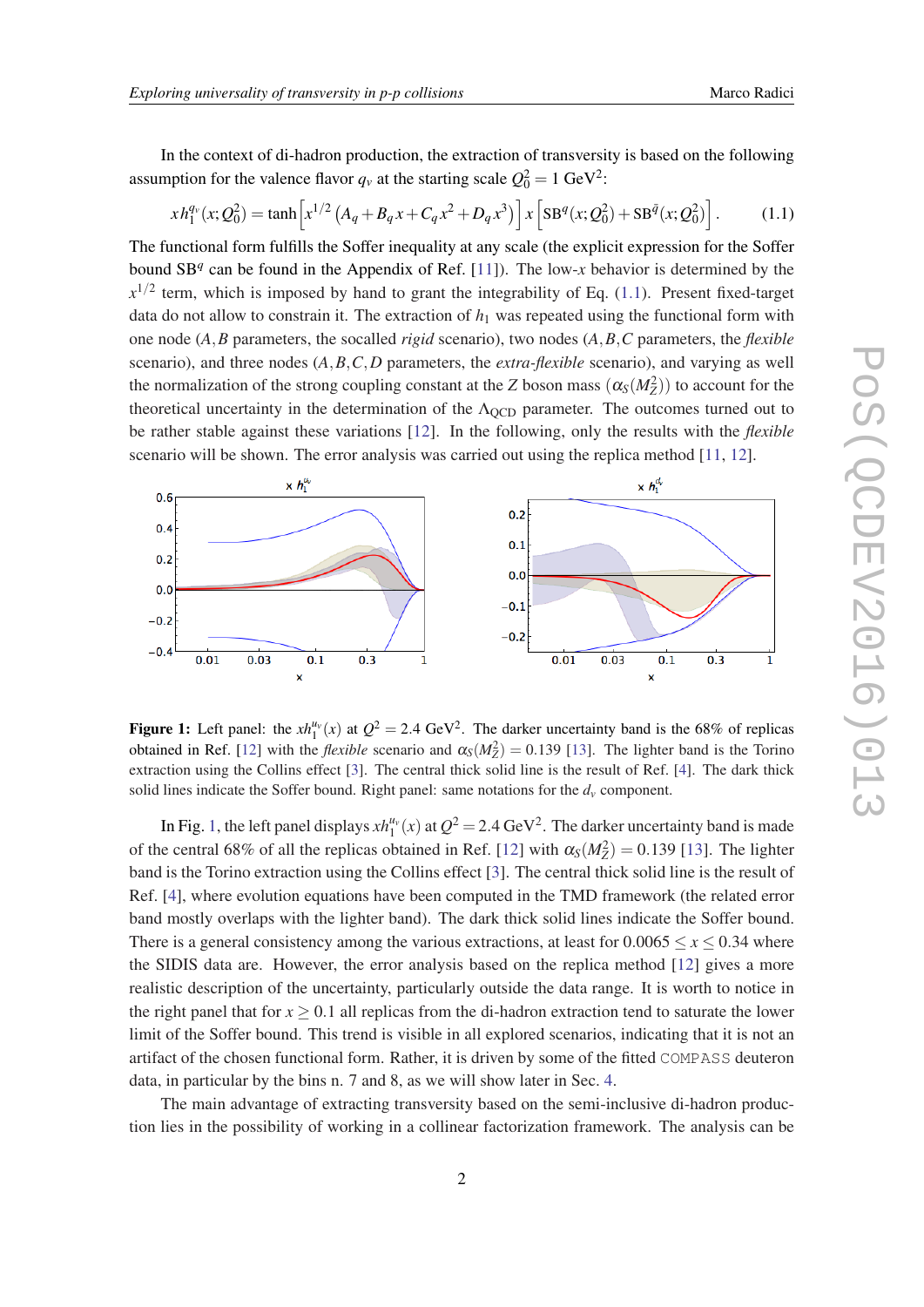<span id="page-3-0"></span>extended also to hadronic collisions. Transversity can be studied in a process different from SIDIS and the universality of the elementary mechanism  $h_1 H_1^{\leq}$  $\frac{1}{1}$  can be explored. This is a unique opportunity with respect to the extraction based on the Collins effect, because there are explicit counterexamples showing that TMD factorization is broken for single-hadron production in hadronic collisions [[14](#page-9-0)].

#### 2. Theoretical framework

In the  $pp^{\uparrow} \rightarrow (h_1 \ h_2)X$  process, a proton with momentum  $P_A$  collides on a transversely polarized proton with momentum  $P_B$  and spin vector  $S_B$ , producing a pair of unpolarized hadrons  $h_1, h_2$ , inside the same jet. The transverse component of the total pair momentum *P* with respect to the beam  $P_A$  is indicated with  $P_T$  and serves as the hard scale of the process. If the kinematics is collinear, namely if the transverse component of *P* around the jet axis is integrated over, the differential cross section at leading order in  $1/|\mathbf{P}_T|$  is [\[15](#page-9-0)]

$$
\frac{d\sigma}{d\eta\,d|\mathbf{P}_T|dM_h^2 d\phi_R d\phi_{S_B}} = d\sigma^0 \left(1 + \sin(\phi_{S_B} - \phi_R)A_{pp}\right) ,\qquad (2.1)
$$

where  $\eta$  is the pseudorapidity,  $M_h^2 = P^2$  is the pair invariant mass,  $\phi_{S_B}$  is the azimuthal orientation of the spin vector  $S_B$ , and  $\phi_R$  describes the azimuthal orientation around **P** of the plane containing the hadron pair momenta (see Fig. 1 of Ref. [[15](#page-9-0)]). The unpolarized cross section  $d\sigma^0$  is given by

$$
\frac{d\sigma^0}{d\eta\,d|\mathbf{P}_T|dM_h^2} = 2\left|\mathbf{P}_T\right| \sum_{a,b,c,d} \int \frac{dx_a dx_b}{4\pi^2 z_h} f_1^a(x_a) f_1^b(x_b) \frac{d\hat{\sigma}_{ab\to cd}}{d\hat{t}} D_1^c(z_h, M_h^2) \tag{2.2}
$$

and the transverse spin asymmetry  $A_{pp}$  by

$$
A_{pp} = \frac{2|\mathbf{P}_T||\mathbf{S}_{BT}|}{d\sigma^0} \frac{|\mathbf{R}_T|}{M_h} \sum_{a,b,c,d} \int \frac{dx_a dx_b}{16\pi z_h} f_1^a(x_a) h_1^b(x_b) \frac{d\Delta \hat{\sigma}_{ab^\dagger \to c^\dagger d}}{d\hat{t}} H_1^{ \leq c}(z_h, M_h^2). \tag{2.3}
$$

The  **is the transverse component of the relative momentum of the hadron pair. Its modulus** is a function of the invariant mass  $M_h$  [[7](#page-9-0), [15](#page-9-0)]. The elementary cross section  $d\hat{\sigma}$  describes the annihilation of partons *a* and *b* (carrying fractional momenta *x<sup>a</sup>* and *xb*, respectively) into partons *c* and *d*. The unpolarized DiFF  $D_1^c$  describes the inclusive fragmentation of parton *c* into the detected hadron pair. The  $d\Delta\hat{\sigma}$  and  $H_1^{\leq c}$  are the corresponding elements of the scattering amplitude when one of the partons is transversely polarized. All possible combinations of flavors  $a + b \rightarrow c + d$ must be summed up (see Ref. [\[15\]](#page-9-0) for the analytic expression of the corresponding (polarized) elementary cross sections). Finally, the fractional energy *z<sup>h</sup>* carried by the hadron pair is constrained by momentum conservation in the elementary annihilation as [\[15](#page-9-0)]

$$
z_h = \frac{|\mathbf{P}_T|}{\sqrt{s}} \frac{x_a e^{-\eta} + x_b e^{\eta}}{x_a x_b},
$$
\n(2.4)

where  $s = (P_A + P_B)^2$  is the squared cm energy of the collision, and  $\hat{t} = t x_a/z_h$  with  $t = (P_A - P_B)^2$ .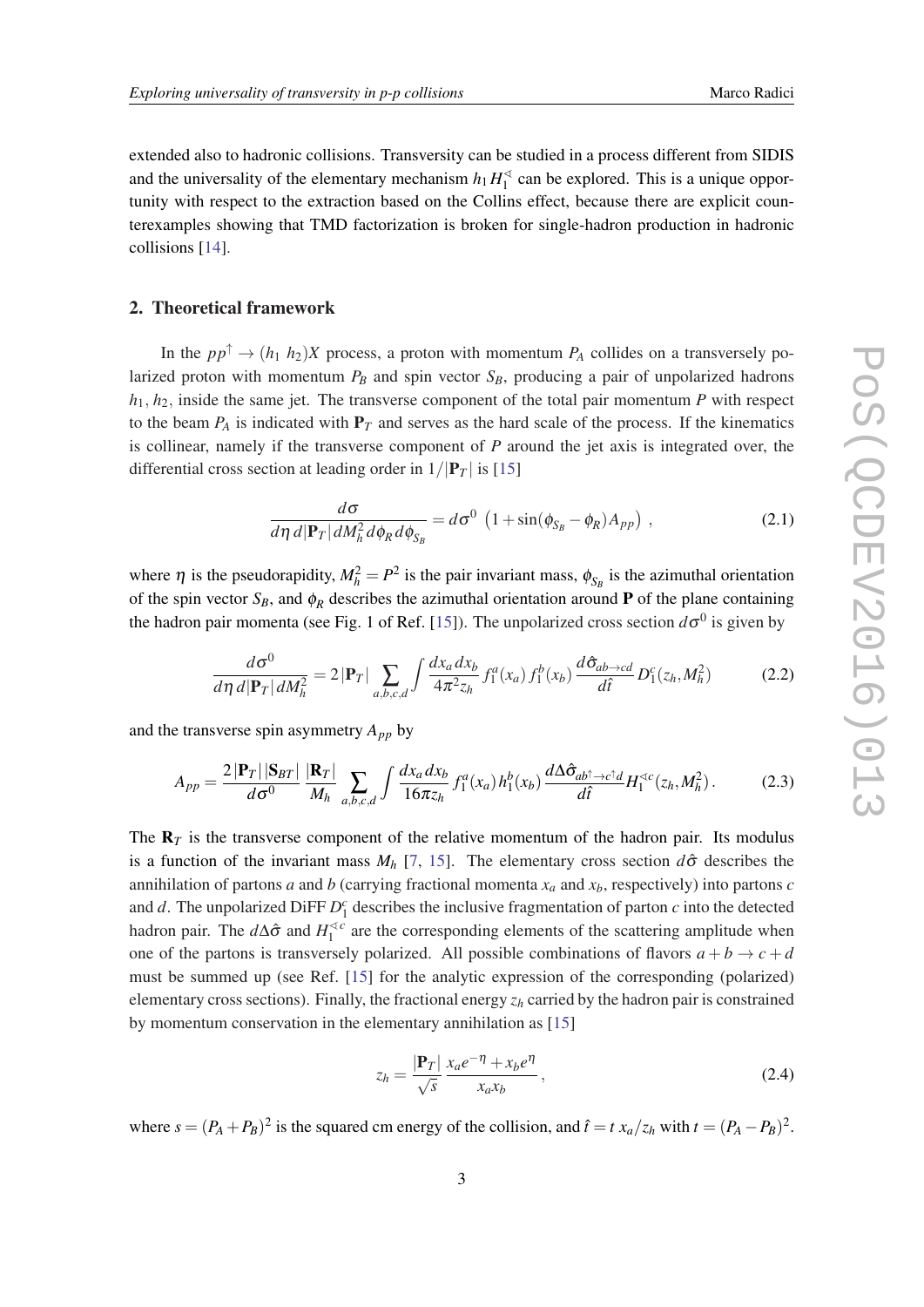#### <span id="page-4-0"></span>3. Universality of transversity

Experimental evidence for the predicted transverse spin asymmetry  $A_{pp}$  of Eq. ([2.3](#page-3-0)) has been recently reported by the STAR collaboration for the process  $p+p^\uparrow \to (\pi^+\pi^-)+X$  at the cm energy √  $\overline{s} = 200 \text{ GeV}$  [\[16](#page-9-0)]. The predictions for  $A_{pp}$  are obtained by replacing the  $h_1^b$ ,  $D_1^c$ ,  $H_1^{\leq c}$  in Eqs. ([2.2](#page-3-0), [2.3\)](#page-3-0) with those ones used to fit the BELLE data for the production of  $(\pi^+\pi^-)$  pairs in  $e^+e^-$  annihilations [[9](#page-9-0)], and the HERMES and COMPASS data for the corresponding SIDIS case [\[12](#page-9-0)]. In the following pictures, each uncertainty band is formed by the central 68% of all replicas of DiFFs and transversity that fit the above  $e^+e^-$  and SIDIS data, after their parametric expression at  $Q_0^2 = 1$ GeV<sup>2</sup> is evolved to each  $|\mathbf{P}_T|$  scale of STAR data using standard DGLAP evolution [\[17](#page-9-0)].



Figure 2: The spin asymmetry  $A_{pp}$  of Eq. [\(2.3\)](#page-3-0) as function of  $M_h$  with  $|P_T|$  and  $\eta$  integrated in each experimental bin. Left panel for negative (forward)  $\eta$ , right panel for positive (backward)  $\eta$ . Uncertainty band from 68% of all replicas that fit  $e^+e^-$  and SIDIS data for  $(\pi^+\pi^-)$  production [[18\]](#page-9-0). Data points obtained from STAR at  $\sqrt{s} = 200$  GeV: the ones with "run 2006" label from Ref. [\[16\]](#page-9-0), the ones with "run 2012" label are preliminary results [[19\]](#page-9-0).

In Fig. 2, the transverse spin asymmetry  $A_{pp}$  of Eq. ([2.3](#page-3-0)) is plotted as function of the invariant mass  $M_h$ , integrating on  $|\mathbf{P}_T|$  and on  $\eta$ . For each experimental  $M_h$  bin, the theoretical result is obtained by integrating on  $M_h$  over the bin width. The left panel refers to negative  $\eta$ , the right panel only to positive  $\eta$ . Positive pseudorapidities correspond to backward-propagating transversely polarized particles: the asymmetry is dominated by low−*x<sup>b</sup>* partons where the transversity is small and the resulting asymmetry is largely suppressed. At  $\eta < 0$ , the asymmetry is larger because it is dominated by the valence components of transversity. The experimental data have been collected by the STAR collaboration for collisions at cm energy  $\sqrt{s} = 200$  GeV. The data points with "run 2006" label have been published in Ref. [[16\]](#page-9-0). Those ones with "run 2012" label are pre-liminary [\[19](#page-9-0)]. The band shows the theoretical prediction for  $A_{pp}(M_h)$  [[18\]](#page-9-0): it agrees in sign and shape with the experimental data. At  $\eta$  < 0, it shows the typical increase around the mass of the  $\rho$ resonance. The overall agreement is found also at backward kinematics ( $\eta > 0$ ) when looking at  $A_{pp}$  as a function of  $|\mathbf{P}_T|$  [\[18](#page-9-0)]. It confirms the prediction in Ref. [\[15](#page-9-0)], namely that the mechanism producing the *App* asymmetry observed in the STAR data is the same one that is responsible for the (spin) azimuthal asymmetries measured by the HERMES, COMPASS, and BELLE collaborations in SIDIS and  $e^+e^-$  processes, respectively.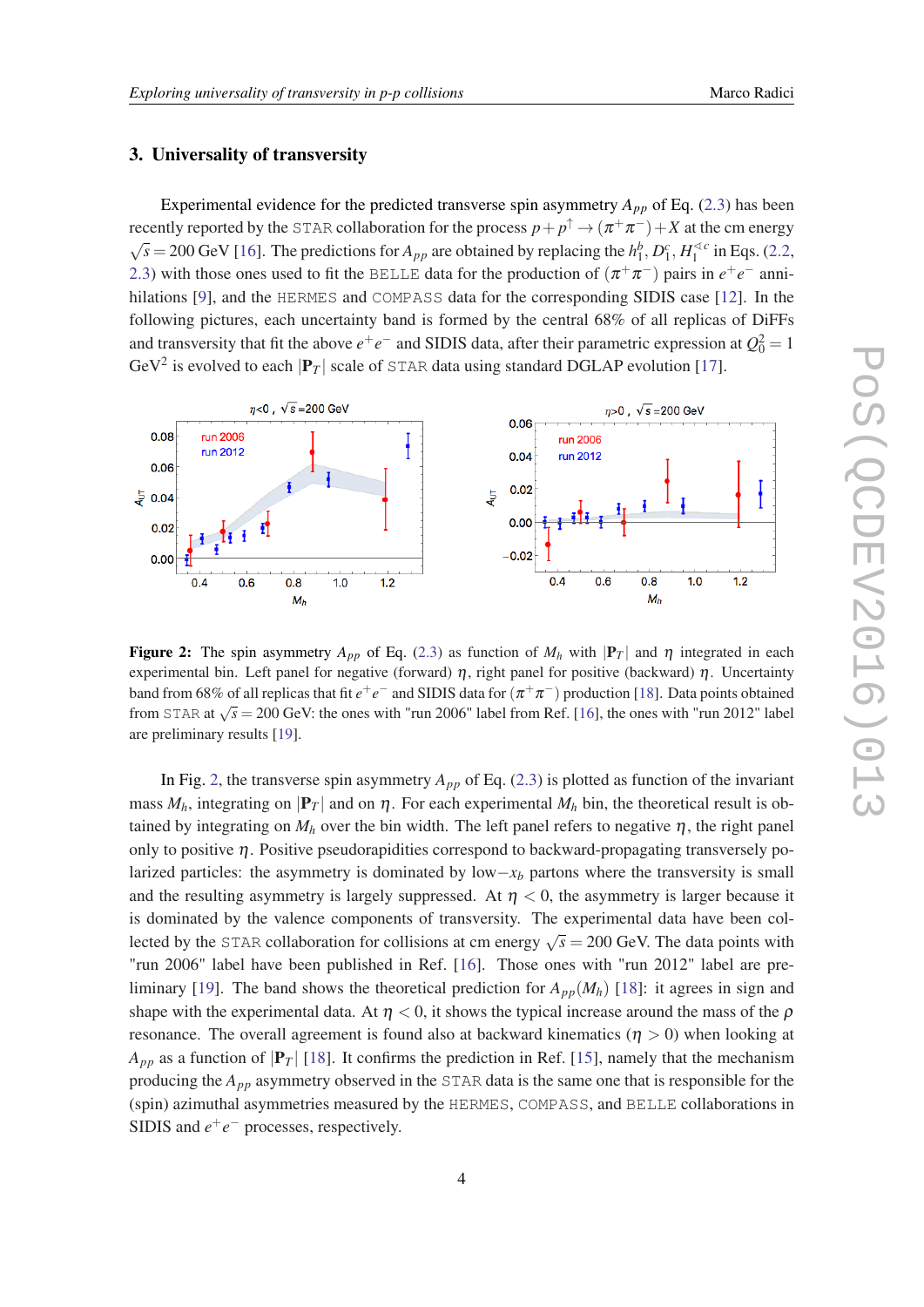<span id="page-5-0"></span>

**Figure 3:** Left panel: the spin asymmetry  $A_{pp}$  of Eq. [\(2.3\)](#page-3-0) as function of  $\eta$  with  $|P_T|$  and  $M_h$  integrated in each experimental bin. Forward kinematics corresponds to negative  $\eta$ . Right panel:  $A_{pp}$  as function of  $|P_T|$ with  $M_h$  and only negative  $\eta$  integrated in each experimental bin. Notation and conventions as in previous figure.

In Fig. 3, the left panel shows the asymmetry  $A_{pp}$  of Eq. ([2.3](#page-3-0)) as a function of  $\eta$  when integrating on  $P_T$  and  $M_h$ . Similarly to the previous figure, for each experimental  $\eta$  point the theoretical result is integrated upon the corresponding bin. At  $\eta < 0$ , the agreement is less satisfactory: the 68% band of computed replicas starts to deviate from the experimental points. One encounters the same problem when considering the predictions for the  $P_T$  dependence of the asymmetry in the same forward kinematics  $(\eta < 0)$ , as shown in the right panel. These discrepancies could be explained in terms of the currently missing higher-order QCD corrections to  $d\sigma^0$ , which are usually expected to be large for hadronic collisions. These corrections should not affect the numerator of *App* because there is no gluon transversity, so no compensation should occur when taking the ratio to form the asymmetry. Moreover,  $D_1^g$  $\frac{8}{1}$ , the gluon channel in di-hadron fragmentation, is poorly constrained: no data of unpolarized cross sections for the semi-inclusive  $(\pi^+\pi^-)$  production are available either in  $e^+e^-$  annihilations or in *p* − *p* collisions. The  $D_1^g$  $\frac{1}{1}$  contribution is currently determined only through QCD evolution [[18\]](#page-9-0).

This lack of information points out that the theoretical uncertainty band could be larger than the indicated one, paradoxically improving the compatibility with data. However, it is important to remark that no *K* factor could ever modify the agreement displayed in Fig. [2](#page-4-0) about the dependence of the asymmetry upon the pair invariant mass. Therefore, the crucial message about the universality of the  $h_1 H_1^{\leq}$  mechanism is still valid [\[18](#page-9-0)].

#### 4. The impact of RHIC data

In this section, we reconsider the problem outlined when commenting Fig. [1.](#page-2-0) Namely, the fact that the valence down component of each one of the 68% of replicas obtained from fitting the <code>HERMES</code> and <code>COMPASS</code> SIDIS data saturates the Soffer bound already at the scale  $Q^2$  = 2.4 GeV $^2$ and inside the *x*−range of SIDIS data. We can verify that this unusual trend is induced by two specific bins (the n. 7 and 8) in the set of COMPASS data collected with a transversely polarized deuteron target.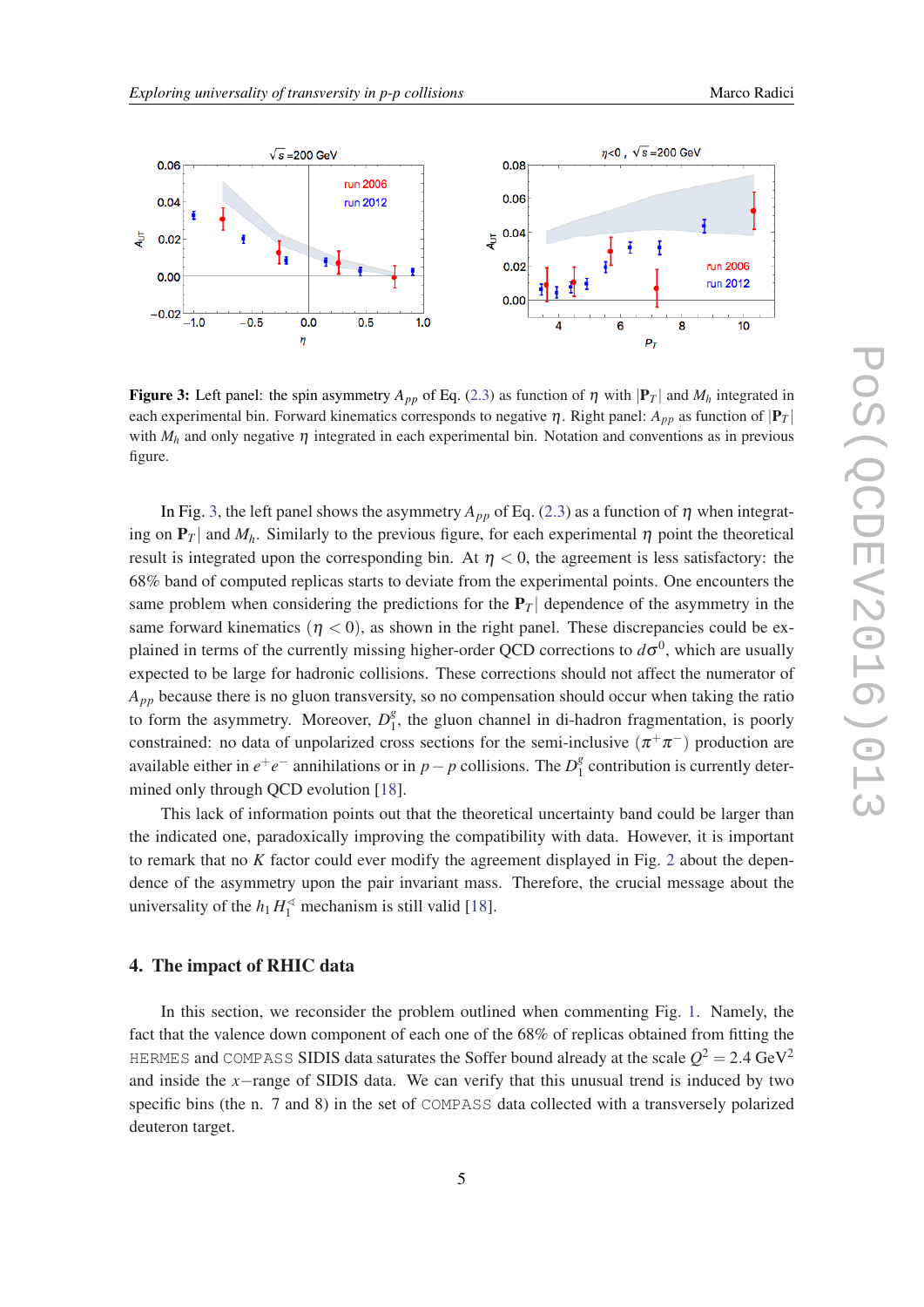

**Figure 4:** Left panel: the  $xh_1^{d_v}(x)$  $xh_1^{d_v}(x)$  $xh_1^{d_v}(x)$  at  $Q^2 = 2.4 \text{ GeV}^2$  with the same notation and conventions as in Fig. 1. Right panel: the same quantity as it is extracted from the fit when the bins n. 7,8 from COMPASS data for deuteron target are excluded.

In Fig. 4, the left panel is identical to the right panel of Fig. [1](#page-2-0). Namely, the darker band shows the valence down component of the central 68% of all replicas obtained by fitting the HERMES and COMPASS SIDIS data for inclusive  $(\pi^+\pi^-)$  pair production. The right panel shows what we would get by excluding from the fit the bins n. 7, 8 of the <code>COMPASS</code> deuteron data around  $Q^2$   $\sim$   $10$  GeV $^2$ . The replicas would not prematurely saturate the Soffer bound, on the contrary they would fluctuate within the lower and upper bounds showing a better degree of compatibility with the transversity extraction based on the Collins effect.



Figure 5: Left panel: the spin asymmetry  $A_{pp}$  of Eq. [\(2.3\)](#page-3-0) as function of  $\eta$  with  $|\mathbf{P}_T|$  and  $M_h$  integrated in each experimental bin. Right panel:  $A_{pp}$  as a function of  $|\mathbf{P}_T|$  with  $M_h$  and only negative  $\eta$  integrated in each experimental bin. Notations and conventions as in Fig. [3](#page-5-0). The uncertainty band corresponds to the central 68% of all replicas fitting the *e* +*e* <sup>−</sup> and SIDIS data when the bins n. 7, 8 of COMPASS deuteron data are excluded.

The message of Fig. 4 can be simply reformulated by saying that if bins n. 7, 8 of COMPASS deuteron data are excluded from the fit, the resulting replicas show a higher degree of flexibility. This feature not only increases the level of compatibility with other extractions of transversity based on the Collins effect, but also has an impact on the compatibility with STAR data for protonproton collisions. In Fig. 5, the same situation of Fig. [3](#page-5-0) is reconsidered but the uncertainty band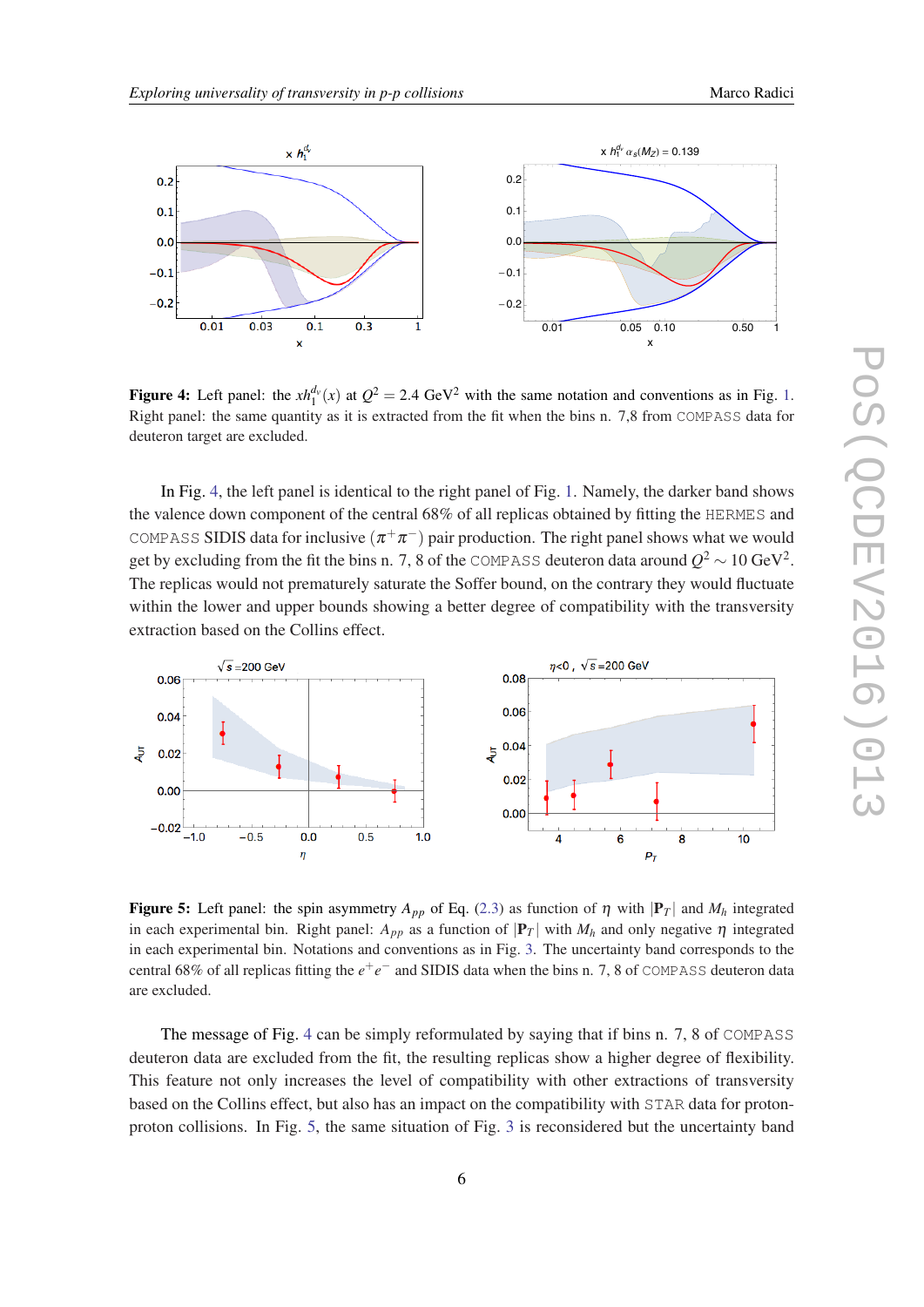of theoretical predictions is now made of the central 68% of all replicas obtained when the bins n. 7, 8 of the COMPASS deuteron data set are excluded from the fit. More flexibility corresponds to a better compatibility also with the STAR data. This finding should not be misinterpreted as if a certain subset of COMPASS SIDIS data should be discarded. Rather, it suggests that the STAR data can be strongly selective on the results of the fit to the SIDIS data themselves. A further evidence of this can be found by re-examining the results shown in Fig. [3.](#page-5-0)



**Figure 6:** Same plot as in Fig. [3,](#page-5-0) but now all replicas fitting the  $e^+e^-$  and SIDIS data are drawn, including also those ones that lie outside the central 68% band represented by the two thick solid lines. One of this replicas is marked by the label "43".

Fig. 6 shows the same plot of Fig. [3](#page-5-0) but now all replicas fitting the  $e^+e^-$  and SIDIS data are drawn, including also those ones that lie outside the central 68% band represented by the two thick solid lines. Among them, we note that the one marked with the label "43" is compatible with almost all the STAR data measured at  $\sqrt{s} = 200$  GeV. Indeed, this means that data from *p* − *p* collisions can bring a lot of additional information to what we already know about transversity from the fit of *e* +*e* <sup>−</sup> and SIDIS data.

This argument can be turned into a quantitative statement by using the technique of reweight-ing the replicas [\[20](#page-9-0)]. In short, each replica obtained from the fit to  $e^+e^-$  and SIDIS data is assigned a probability weight according to its  $\chi^2$  on the STAR data. The probability weight measures the statistical relevance of each considered replica. Some of them will have very low weights and will be discarded. This loss of efficiency is measured through the so-called Shannon entropy. Moreover, the distribution of computed  $\chi^2$  of replicas must be peaked around unity in order for the STAR data to be compatible with the  $e^+e^-$  and SIDIS ones.

In Fig. [7,](#page-8-0) the left panel shows the distribution of  $\chi^2$  computed on the STAR data (and normalized to the number of data points) for each replica derived by fitting the data for  $(\pi^+\pi^-)$  pair production from  $e^+e^-$  annihilations (BELLE) and SIDIS (HERMES and COMPASS with deuteron bins n. 7,8 excluded). The right panel shows how the distribution changes after reweighting the set of replicas. The peak is centered slightly below 2, suggesting a reasonable degree of consistency among the considered data sets. But the computed Shannon entropy indicates that only 7% of the replicas is statistically relevant. It means that the information brought by the STAR data statistically selects only few of the replicas extracted by fitting the  $e^+e^-$  and SIDIS data.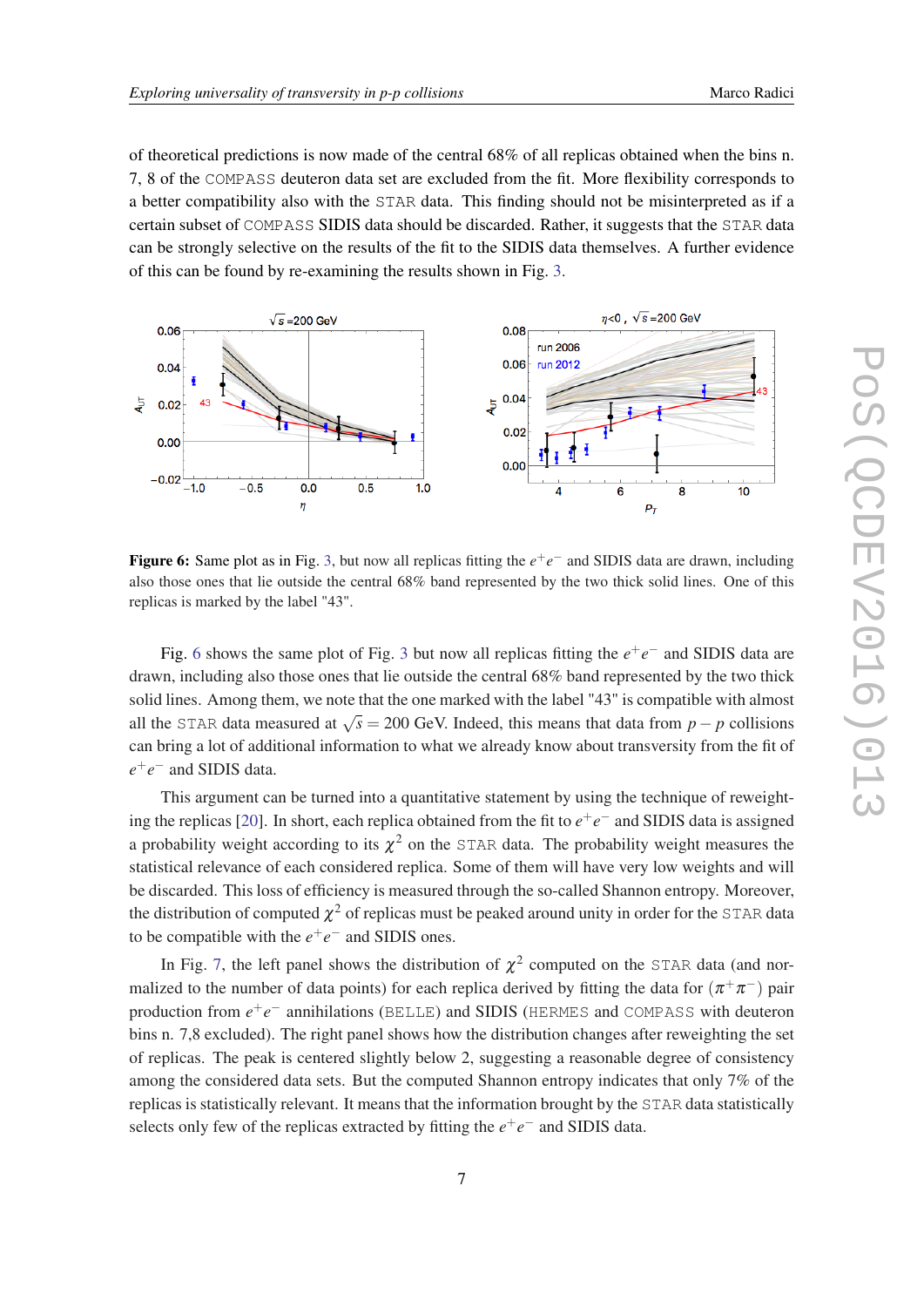<span id="page-8-0"></span>

**Figure 7:** Left panel: the normalized distribution of  $\chi^2$  on *n* STAR data [\[16](#page-9-0)] of all replicas computed by fitting the  $e^+e^-$  and SIDIS data for di-hadron production [\[12](#page-9-0)]. Right panel: the distribution of  $\chi^2$  after reweighting the replicas.

# 5. Conclusions

The transversity distribution can be reliably extracted by fitting the combined set of data for the semi-inclusive production of di-hadron pairs in  $e^+e^-$  annihilations and SIDIS. The extraction is performed by working in the collinear factorization framework. It can be used as a cross-check of the extraction performed in the TMD factorization framework and based on the Collins effect. But it uniquely allows to extend the analysis of di-hadron production also to proton-proton collision data.

Based on a suitable factorization formula, a specific spin asymmetry was predicted for the azimuthal distribution of di-hadron pairs produced from proton-proton collisions where one of the two protons is transversely polarized. This asymmetry has been recently measured by the STAR collaboration for the production of  $(\pi^+\pi^-)$  pairs. Using the results of the fit to  $e^+e^-$  and SIDIS data, predictions for the asymmetry in proton-proton collisions show a high degree of compatibility with the STAR measurements. It means that the same universal elementary mechanism is active in all hard processes leading to the production of  $(\pi^+\pi^-)$  pairs.

Using the reweighting technique, it is possible to "measure" which is the impact of the protonproton collision data on the amount of knowledge accumulated by fitting the  $e^+e^-$  and SIDIS data. Anyway, it is desirable to perform a global fit of all hard processes involving transversity and inclusively producing di-hadron pairs. Since the theoretical framework is based on collinear factorization, this goal is technically achievable, and work is in progress along this line.

#### Acknowledgments

Most of the results presented in this report have been carried out in collaboration with A. Bacchetta, A. Mukherjee, and A.M. Ricci, to whom I am deeply indebted. This research is partially supported by the European Research Council (ERC) under the European Union's Horizon 2020 research and innovation program (Grant Agreement No. 647981, 3DSPIN).